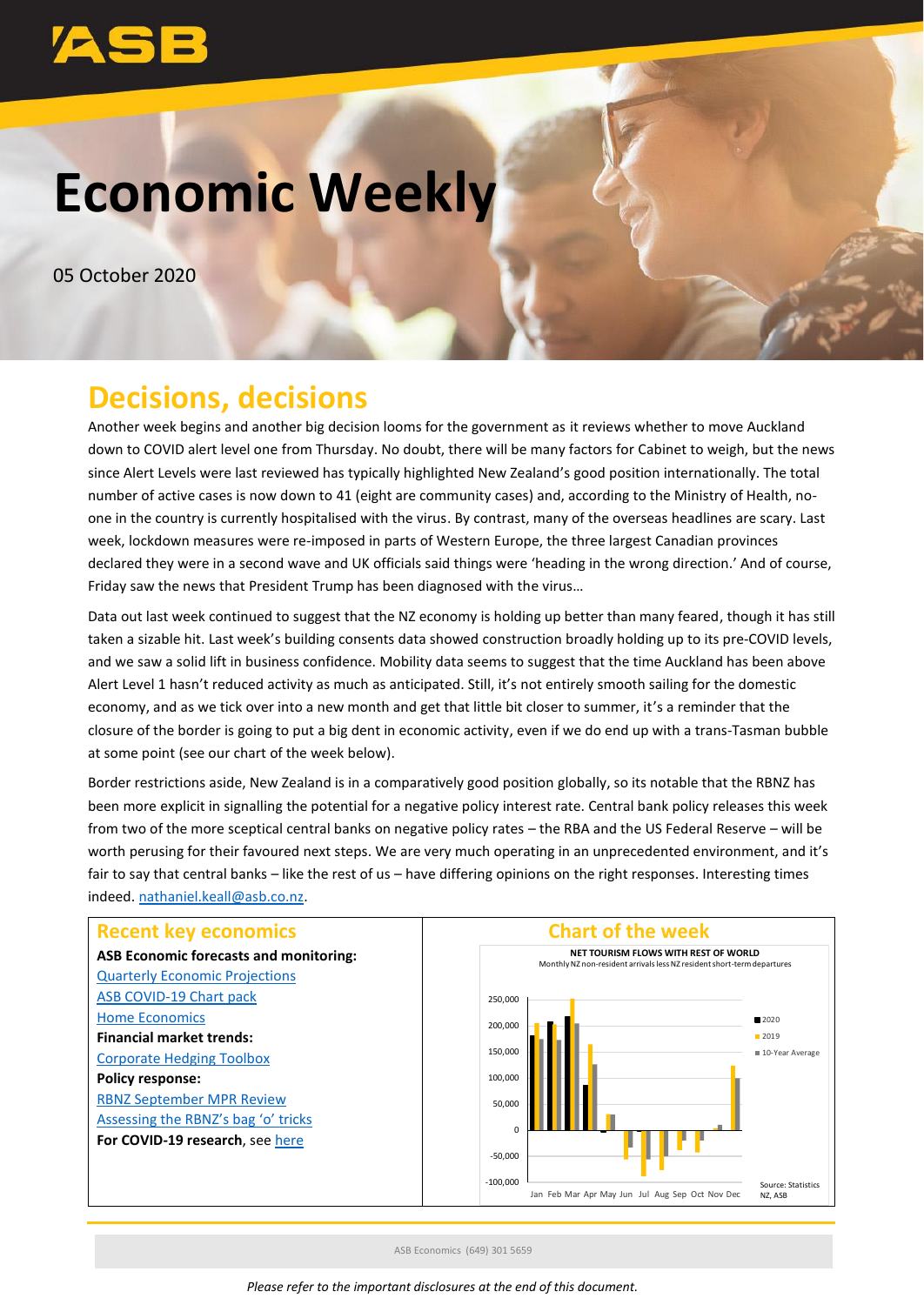# **Foreign Exchange Market**

| <b>FX Rates</b> | Current* | Week ago | Month ago | Year ago | ST Bias     | Support <sup>^</sup> | Resistance <sup>^</sup> |
|-----------------|----------|----------|-----------|----------|-------------|----------------------|-------------------------|
| NZD/USD         | 0.6642   | 0.6560   | 0.6704    | 0.6320   | <b>FLAT</b> | 0.6520               | 0.6770                  |
| NZD/AUD         | 0.9266   | 0.9293   | 0.9218    | 0.9357   | <b>FLAT</b> | 0.9200               | 0.9330                  |
| NZD/JPY         | 69.93    | 69.10    | 71.14     | 67.47    | <b>FLAT</b> | 68.65                | 72.00                   |
| NZD/EUR         | 0.5670   | 0.5637   | 0.5655    | 0.5757   | <b>FLAT</b> | 0.5600               | 0.5750                  |
| NZD/GBP         | 0.5137   | 0.5135   | 0.5047    | 0.5119   | <b>FLAT</b> | 0.5100               | 0.5300                  |
| TWI             | 71.9     | 71.2     | 72.1      | 70.52    | <b>FLAT</b> | N/A                  | N/A                     |

*^ Weekly support and resistance levels \* Current as at 9.30am today; week ago as at Monday 5pm*

#### **NZD Recap**

The NZD/USD spent most of last week grinding higher, to finish the week around a cent higher than where it began around 0.6640. This performance left the NZD firmly 'mid-pack' amongst the G10 FX pairs, all of which benefitted from a softer USD over the week.

News after the NZ close on Friday that US President Trump had tested positive for COVID-19 had a relatively modest impact on financial markets. The biggest impact was on equity markets, and big tech stocks in particular, with the NASDAQ closing over 2% lower on Friday. Other movements were consistent with classic "risk off" trading, but there was little discernible impact on the NZD. Risk sentiment was probably propped up by various comments suggesting Congressional leaders are getting closer to a deal on more US fiscal stimulus.

#### **Outlook**

Trump's illness does increase the uncertainty surrounding the US election outcome and hence boosts the likely volatility in markets as investors react to (frequently conflicting) headlines. Betting markets are already ascribing a slightly higher chance of a Biden victory, which is generally thought to be the less positive outcome for equity markets.

In any case, we suspect direction for the NZD will be more about developments in antipodean markets this week. We get two key measures of NZ business confidence – the QSBO and ANZ surveys. We're picking a small lift in confidence for both, which would add to the recent encouraging data pulse.

It's a big week in Australia. The RBA meets tomorrow and economists are increasingly split on whether it will leave the cash rate at 0.25% or cut it to 0.1%. The uncertainty means there will be volatility in NZD/AUD whatever the outcome. Our CBA colleagues expect monetary policy to be left unchanged. The Aussie budget will be handed down on the same day.

All up, we suspect we'll see more sideways consolidation for the NZD/USD this week. The 0.6520-0.6770 range has become well entrenched. Our estimated short-term "fair-value" range of 0.6300-0.6700 also suggests there is no immediate catalyst for a range break.

### [mike.jones@asb.co.nz](mailto:Mike.jones@asb.co.nz)

| ASB foreign exchange forecasts |      |           |             |      |      |      | Jun-20 Sep-20   Dec-20 Mar-21 Jun-21   Mar-22   Mar-23 |
|--------------------------------|------|-----------|-------------|------|------|------|--------------------------------------------------------|
| (end of quarter)               |      | << actual | forecast >> |      |      |      |                                                        |
| NZD/USD                        | 0.64 | 0.66      | 0.67        | 0.67 | 0.66 | 0.66 | 0.66                                                   |
| NZD/AUD                        | 0.93 | 0.93      | 0.89        | 0.88 | 0.86 | 0.85 | 0.86                                                   |
| NZD/JPY                        | 69   | 70        | 71          | 70   | 69   | 69   | 69                                                     |
| NZD/EUR                        | 0.57 | 0.56      | 0.54        | 0.54 | 0.53 | 0.52 | 0.53                                                   |
| NZD/GBP                        | 0.52 | 0.51      | 0.50        | 0.49 | 0.49 | 0.49 | 0.49                                                   |
| NZD/CNY                        | 4.5  | 4.5       | 4.6         | 4.6  | 4.5  | 4.4  | 4.4                                                    |
| NZD TWI                        | 71.4 | 71.6      | 70.0        | 69.5 | 68.0 | 67.5 | 67.7                                                   |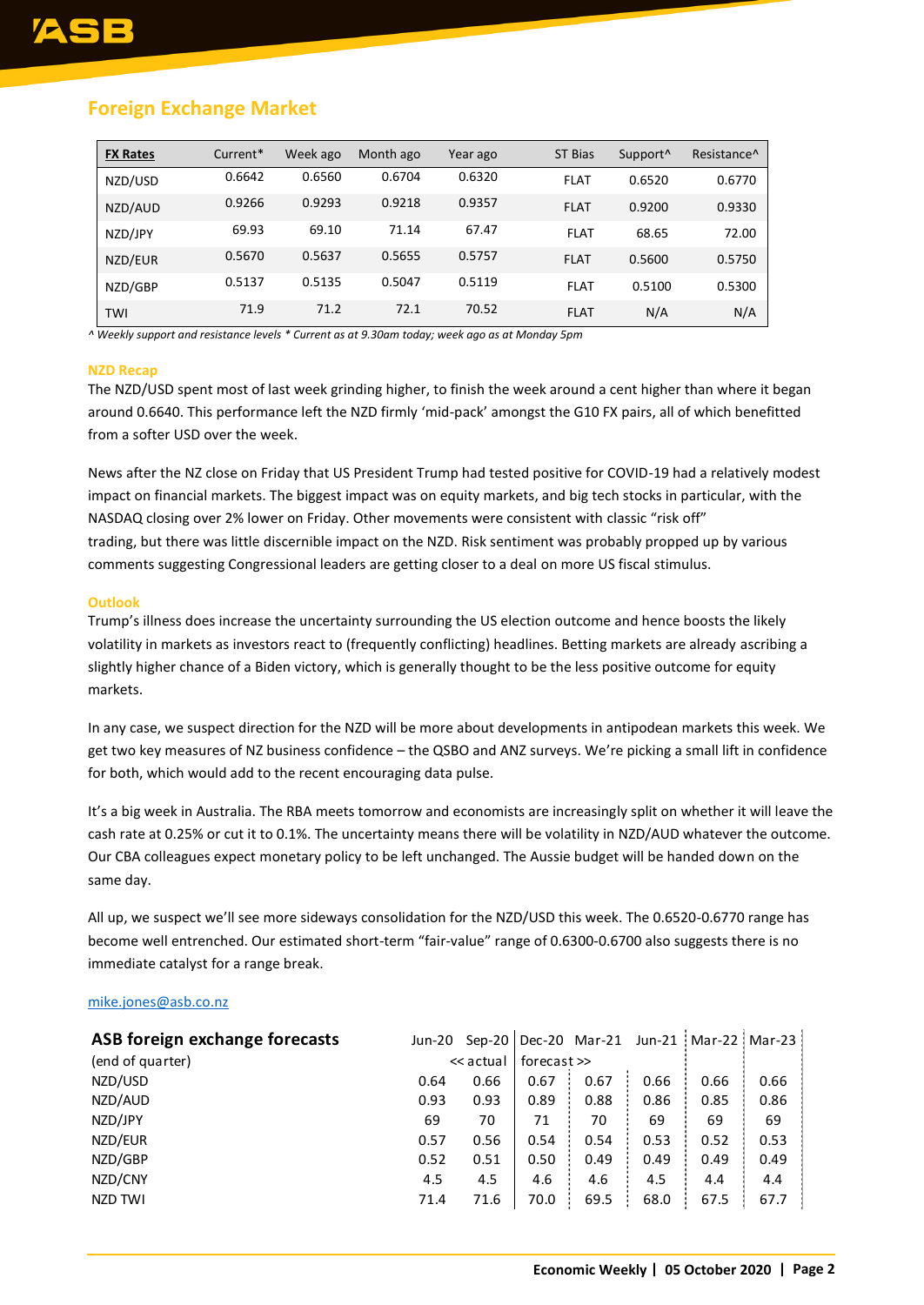| Wholesale interest rates  | Current | Week ago | Month ago | Year ago | ST Bias     | <b>MT Bias</b> |
|---------------------------|---------|----------|-----------|----------|-------------|----------------|
| Cash rate                 | 0.25    | 0.25     | 0.25      | 1.00     | <b>UNCH</b> | UP             |
| 90-day bank bill          | 0.29    | 0.30     | 0.30      | 1.05     | <b>UNCH</b> | UP             |
| 2-year swap               | 0.06    | 0.04     | 0.06      | 0.82     | <b>UNCH</b> | UP             |
| 5-year swap               | 0.14    | 0.10     | 0.14      | 0.83     | <b>UNCH</b> | UP             |
| 10-year swap              | 0.51    | 0.47     | 0.54      | 1.12     | <b>UNCH</b> | UP             |
| 10-year govt bond yield   | 0.52    | 0.46     | 0.60      | 1.00     | <b>UNCH</b> | UP             |
| Curve Slope (2s10s swaps) | 0.45    | 0.44     | 0.49      | 0.29     | <b>UNCH</b> | <b>DOWN</b>    |

## **Interest Rate Market**

*\* Current as at 9.30am today; week ago as at Monday 5pm. Key UNCH = Broadly unchanged*

#### **Market Recap**

NZ yields and global yields nudged slightly higher last week. Increases in NZ swap yields outpaced those in the US, but more steepening was observed in Australian yields. Global yields have crept higher on hopes of more fiscal stimulus despite signs the US economy may be losing momentum and with the hospitalisation of President Trump with COVID-19. The RBNZ purchased just \$1,144bn of NZ government bonds last week under their Large-Scale Asset Purchase Programme (LSAP), but this still outpaced the \$600bn tender of the NZ 2023, 2029 and 2033 government bond.

#### **Near-term interest rate outlook**

We have retained our downward bias for local yields but are cognisant that NZ yields could move higher before they move lower. Local data over the last month or so has been resilient and we could well see position-related flows push yields higher, particularly around the two to three-year part of the curve where yields are lowest. Nevertheless, we expect NZ yields to remain comfortably below US and Australian peers, with a flatter curve. The RBNZ has continued to pare back the LSAP, although the signalled \$1.05bn weekly pace of NZ government bond purchases is still well above the \$650m weekly tender.

Tomorrow, we have the RBA Board decision and the 2020 Australian Budget. We do not expect the RBA to cut the cash rate but it could signal increases in asset purchases (particularly for longer-dated tenors) or the Term Funding Facility, which could help flatten the curve and narrow spreads with (lower) NZ yields. The Australian Federal Budget is also out, which should show a large fiscal deficit, increased borrowing programme and fiscal stimulus measures including personal tax cuts and infrastructure spending.

The direction of risk appetite should influence local and global yields and the slope of the yield curve. US Treasury yields could push higher this week if the long-awaited fiscal deal is struck between Democrats and the While House. We are wary of the extent for political machinations to provide additional volatility, with elections looming in NZ (October 17) and the US (November 3). September Fed Minutes, speeches by Fed, ECB and BOE policymakers and this week's local and offshore data and events – including the NZIER QSBO – may impact yields at the margin.

#### **Medium-term outlook**

We expect the RBNZ to launch a funding for lending programme by the end of the year, most likely at the November MPS on November 11. The earlier launch of the FLP reduces the risk of an earlier OCR cut, but we still expect the RBNZ to move the OCR lower in 2021. The RBNZ are expected to continue to front-load asset purchases and employ dovish forward guidance to dampen yields. Low global inflation and subdued global growth prospects should keep NZ yields low and the curve reasonably flat despite high public debt issuance. [mark.smith4@asb.co.nz](mailto:mark.smith4@asb.co.nz)

| <b>ASB interest rate forecasts</b> |           |          |      |         |         |         | Jun-20   Sep-20 Dec-20 Mar-21 Jun-21   Mar-22   Mar-23 |  |
|------------------------------------|-----------|----------|------|---------|---------|---------|--------------------------------------------------------|--|
| (end of quarter)                   | << actual | forecast |      |         |         |         |                                                        |  |
| NZ OCR                             | 0.25      | 0.25     | 0.25 | 0.25    | $-0.50$ | $-0.50$ | $-0.25$                                                |  |
| NZ 90-day bank bill                | 0.30      | 0.25     | 0.15 | 0.00    | $-0.50$ | $-0.50$ | $-0.20$                                                |  |
| NZ 2-year swap rate                | 0.21      | 0.10     | 0.00 | $-0.15$ | $-0.30$ | $-0.30$ | 0.00                                                   |  |
| NZ 5-year swap rate                | 0.35      | 0.15     | 0.10 | 0.00    | $-0.15$ | $-0.15$ | 0.15                                                   |  |
| NZ 10-year swap rate               | 0.74      | 0.50     | 0.30 | 0.10    | $-0.10$ | 0.10    | 0.50                                                   |  |
| NZ 10-year Bond                    | 0.91      | 0.55     | 0.45 | 0.25    | 0.00    | 0.20    | 0.55                                                   |  |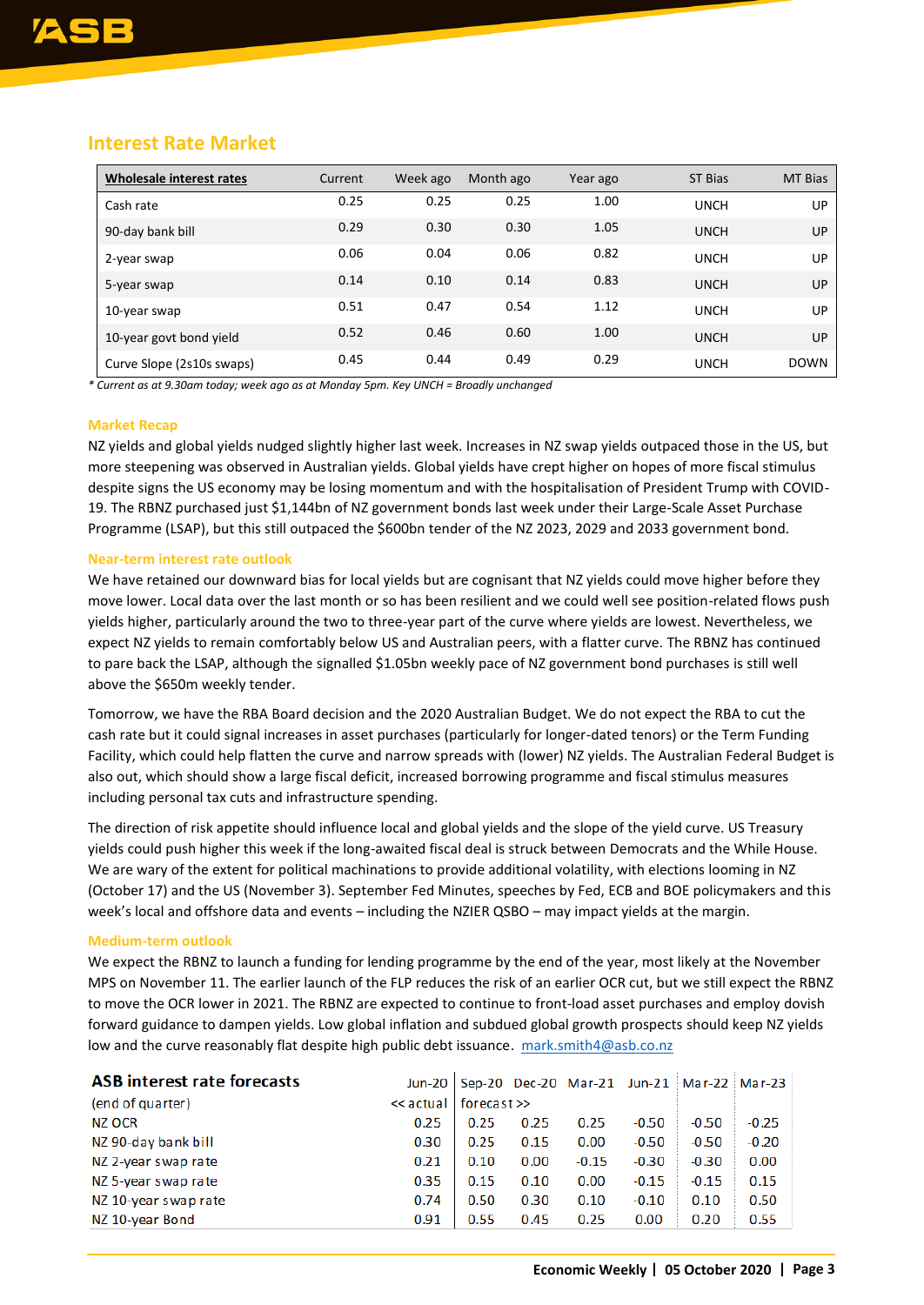# **Domestic events**

| Data                                                     | Date | Time               | Market | ASB |
|----------------------------------------------------------|------|--------------------|--------|-----|
|                                                          |      | (NZT)              |        |     |
| NZIER QSBO, Experienced trading activity, s.a., Q3       | 6/10 | 10:00am            | -      | -   |
| ANZ Business Outlook, Own activity next 12 months, Oct p | 8/10 | 1:00 <sub>pm</sub> |        | -   |

The **NZIER Quarterly Survey of Business Opinion** may show a small a recovery in business confidence over Q3. Over Q2, QSBO business confidence did not fall as far as the monthly ANZ business confidence survey (see chart opposite). We typically place more emphasis on the Quarterly Survey by NZIER as it has a more reliable performance in predicting GDP growth. However, given the highly unusual circumstance of the COVID-19 pandemic, the relationship between reported trading activity and GDP growth has broken down. In addition, the quarterly survey may not be able to accurately account for economic activity over the quarter due to the cycling through Alert Levels creating volatility in trading conditions from month to month. Throughout Q3, NZ spent about half the quarter under Alert Level 1, but an outbreak in August saw Alert Level restrictions reinstated during the second half of August and throughout September.

performing much better than we and the RBNZ had expected.



**ANZ monthly business confidence** lifted in September, with confidence in relation to businesses own activity now the highest since the COVID-19 pandemic hit NZ in March. ANZ release the preliminary results for October, and we hope to see further increase. The lift in business confidence is further evidence that the post-lockdown NZ economy is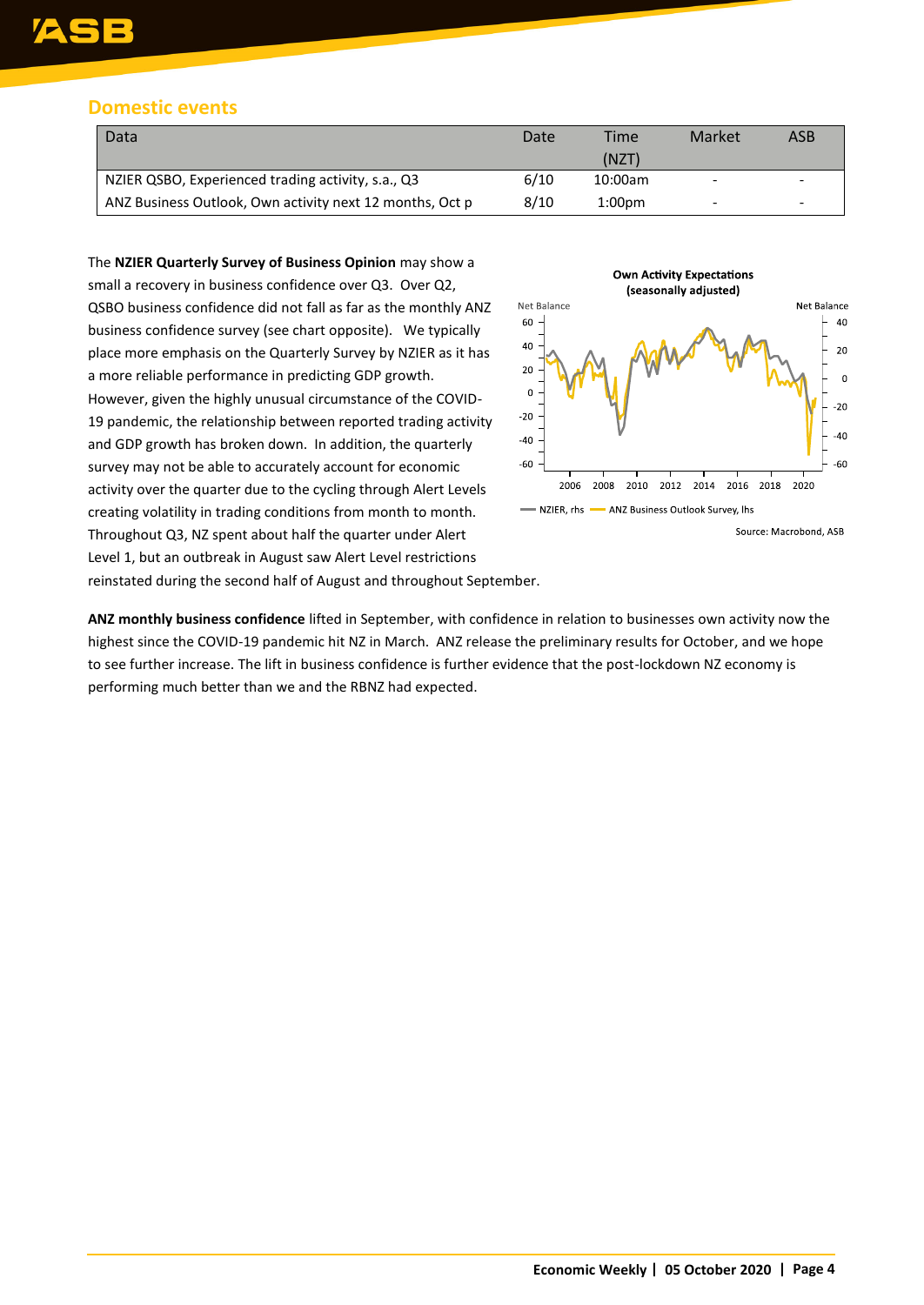# **Major International Events for the week ahead\***

| Data                                                | Date | Time<br>(NZT)     | <b>ASB</b>               |
|-----------------------------------------------------|------|-------------------|--------------------------|
| Australia Trade Balance, August, \$bn               | 6/10 | $1:30$ pm         | 5.8                      |
| RBA Board Meeting, Cash Rate %                      | 6/10 | 4.30 pm           | 0.25                     |
| Australian Federal Budget, Cash Balance 20/21, \$bn | 6/10 | $9:30 \text{ pm}$ | $-220$                   |
| Australia Weekly Payroll Jobs                       | 7/10 | $1:30$ pm         |                          |
| US Federal Reserve FOMC Meeting Minutes             | 9/10 | $7:00 \text{ am}$ |                          |
| <b>RBA Financial Stability Review</b>               | 9/10 | $1:30$ pm         |                          |
| UK GDP, August, % gog                               | 9/10 | $7:00 \text{ pm}$ | $\overline{\phantom{0}}$ |

*\*Originally published by CBA Global Markets Research on Friday 24 September at 4:21 pm*

We expect a **larger Australian trade surplus of \$A5.8bn in August**, after a \$A4.6bn trade surplus in July. During Q2, trade surpluses were elevated as imports fell dramatically more than exports. We expect this trend to continue in August.

**We do not expect the Reserve Bank of Australia (RBA) to cut the cash rate** nor to shift its 0.25% target for 3-year Commonwealth Bonds at the October Board meeting. Our CBA colleagues believe the market has overreacted to the content of RBA Deputy Governor Guy Debelle's speech on the Australian Economy and Monetary Policy. At this stage, CBA believe an increase in the rate of government bond purchases is the most likely next step from the RBA on the monetary policy front.

Our **CBA colleagues forecast an underlying cash deficit for the Commonwealth Budget of \$A220bn in 2020/21**. The deficit is projected to be \$A110bn in 2021/22. More stimulus is expected to be announced, including personal income tax cuts, infrastructure spending and a business investment allowance.

We expect to see this recovery **in Australian Weekly payrolls** later in the year once the wind back in restrictions in Victoria is well underway.

The **Reserve Bank of Australia's Financial Stability Review** is issued half-yearly and provides an assessment of the current economic condition of the financial system. We will be watching closely for their updated assessment on how home loan deferrals and SME loan deferrals will affect the financial stability of the banking industry and the broader economy

In September the **Federal Reserve** officially adopted a new 2%, on average inflation targeting framework. As a result, we expect a lot of the minutes will correspond to discussions around the new framework. Given there have been numerous Federal Reserve speeches post the September meeting, we expect little new information will be contained within the minutes.

**UK GDP** collapsed by a record 19.8% qoq in Q2 driven by a plunge in private consumption. The monthly UK GDP prints suggests the economy is on track to recover in Q3 along the lines of the Bank of England's 18% qoq GDP growth projection. UK GDP grew by 6.6% in July and the composite PMI points to another solid GDP expansion over August.